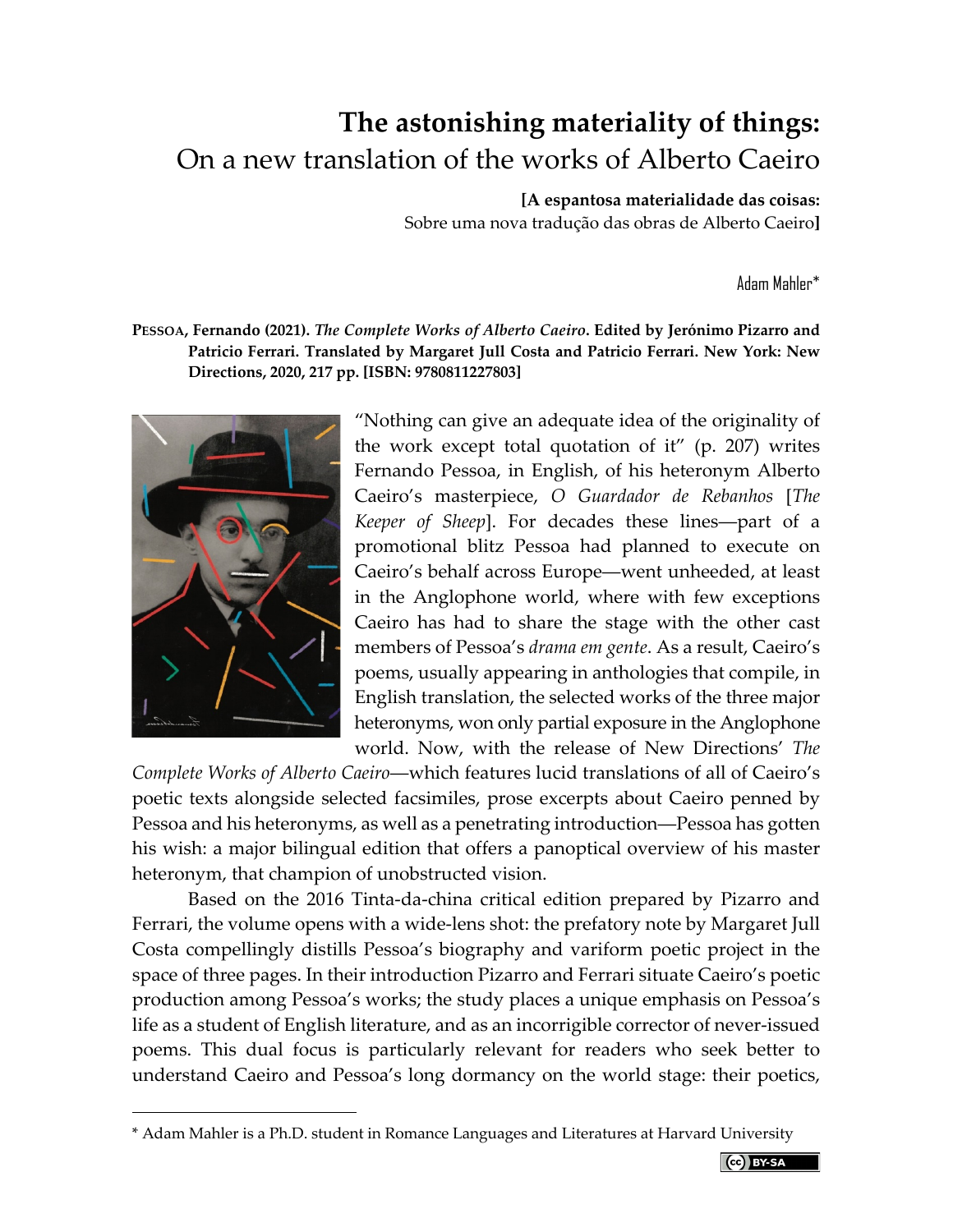fusing Anglophone as well as Lusophone metrics and conceits, befuddled many of his early Portuguese critics, and the arcane, belabored publishing history of Pessoa's poetry and prose meant it would take decades for his readership to reach its current dimension. But it was not for lack of trying that Pessoa and Caeiro initially failed to attract a large following. As Pizarro and Ferrari explain, in one of several striking parallels with Walt Whitman, Pessoa prepared a number of "self-reviews" under his own name, as well as interviews and prefaces drafted by his fictitious authors, in an attempt to promote Caeiro's peculiar brand of materialism in European belletristic circles. A relatively unexplored nook of the Pessoan house, these self-reviews illustrate the heteronymic machine at its best and most baffling. The introduction and critical interventions throughout the edition are characterized by these sorts of affecting, succinct explanations of the Pessoan project, including a significant aside on the perennial question of Pessoan poetic sincerity. Caeiro, the face of Pessoan poetic spontaneity, is for both scholars among the most rehearsed heteronyms: "[O]riginal manuscripts can gainsay an author or a fictitious author… [Pessoa-Caeiro's] notebook is full of changes and confirms the fact that spontaneity requires a lot of work" (p. xix). The pair's decision to frame Pessoa-Caeiro's output explicitly in terms of negative capacity and the willing suspension of disbelief will generate interesting conversation about Pessoa's Romantic inheritance as well as the complex ethics of writing literary criticism about fictive persons. Following the introduction is the text of Caeiro's complete poems, with Portuguese and English versions *en face*. Notably―all the more so when one considers the expediencies of publishing translations in the States―Pizarro and Ferrari have chosen to preserve the original and fittingly heterogenous Portuguese orthography of Pessoa's autograph manuscripts. *The Keeper of Sheep* opens the section, followed by (what Pessoa considered) the less powerful poems of *The Shephard in Love*, and Caeiro's uncollected poems, among which are found such treasures as "The astonishing reality of things" ["A espantosa realidade das coisas"], as well as a number of lesser known compositions. The final section of the book, "Prose Works," consists of interviews, promotional texts, prefaces, and, perhaps most interestingly, the critical commentary of an unusual heteronymic quartet: Ricardo Reis, Álvaro de Campos, Antonio Mora, and I. I. Crosse. Though Caeiro gets top billing, Pizarro and Ferrari have seized on the opportunity to present the Pessoan universe in miniature: heteronyms sparring with, as well as commending, each other and their creator, in a little over thirty pages. A poet like Caeiro―a poet who thrills while observing from his hilltop perch "as much of the earth as can be seen from the universe" ("quanto da terra se pode vêr do universo", pp. 23-24)―stands especially to benefit from an edition that offers new intellectual vantages.

Costa and Ferrari's quietly accomplished translation―which received an honorable mention for the MLA's Louis Roth Award for Translation of a Literary Work―departs from the original only in subtlest of ways, and only when strictly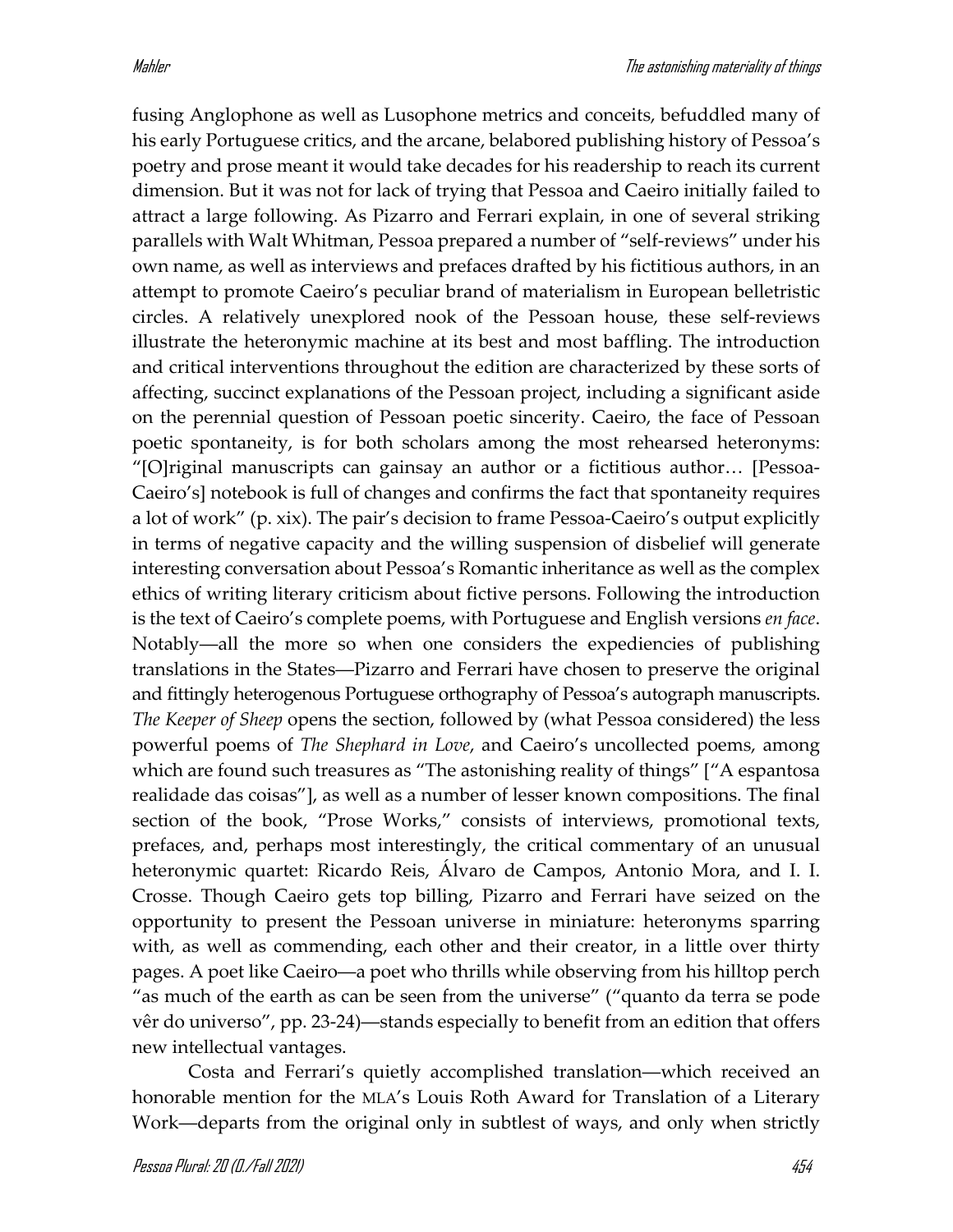necessary at that. The duo perfectly captures the austere concretion which sets Caeiro's highly philosophical body of poetry apart. Take, for instance, the celebrated opening stanza of "The astonishing reality of things" (p. 129):

A espantosa realidade das coisas É a minha descoberta de todos os dias. Cada coisa é o que é, E é difficil explicar a alguem quanto isso me alegra, E quanto isso me basta.

The astonishing reality of things Is my daily discovery. Each thing is what it is, And it's hard to explain to someone else how much joy this gives me, And how much that joy suffices me.

Before even considering the translation: the decision to preserve Pessoa's early  $20<sup>th</sup>$ century orthography pays surprising dividends. The geminate―i.e., Latinate―spelling of *difficil* underscores the solidity and constancy of Caeiro's sensations, while gesturing graphically towards the Greco-Roman paganism that resonated with both Caeiro and his disciple Reis. The unpointed *alguem*, on the other hand, signals Caeiro's poetics of minimal intervention. With the compaction of the adverbial *todos os dias* into the adjective *daily* and the clever repetition of *joy* (in both cases a standin for *isso*), Costa and Ferrari succeed in recreating Caeiro's poetic idiom: vitally material, self-sufficient, sensorily engaged. The cited example is but one of many felicitous moments in the pair's translation; their simple, yet non-obvious solutions, when compounded, transmit Caeiro's complete works with utter clarity.

Thanks to Pizarro, Ferrari, and Costa's efforts, English readers may glimpse Alberto Caeiro as never before: fully contextualized, in his poetic and Pessoan specificity. And the team's commitment to recreating and explicating the materiality of Caeiro's and the larger Pessoan project could not be more timely. Some of the most innovative readings of Pessoa to emerge in the last few years have approached his sprawling output from vitalist and new materialist perspectives.<sup>1</sup> The acoustic and graphic heft of Pessoa's language; the numerous variants scrawled in the margins; the many occasions on which heteronyms would manifest and interact as though fully fledged, fleshly actors―all of it is proudly on display in this portable

<sup>1</sup> For an overview for the surprising affinities between Pessoa and the premier materialist thinkers, see Adam Morris' "Fernando Pessoa's Heteronymic Machine" in *Luso-Brazilian Review*, vol. 51, no. 2 (2014), pp. 126-149 and Bartholomew Ryan's "A Voyage in Immanence: Alberto Caeiro as an Expression of Spinoza's Ethics," pp. 153-177, in *Literature and The Encounter with Immanence*, edited by Brynnar Swenson, Brill-Rodopi, 2017. For a comprehensive account of the intertextual conversations and readerly marginalia that shaped Caeiro's works, see also Patricio Ferrari's "On the Margins of Fernando Pessoa's Private Library" in *Luso-Brazilian Review*, vol. 48, no. 2 (2011), pp. 23-71.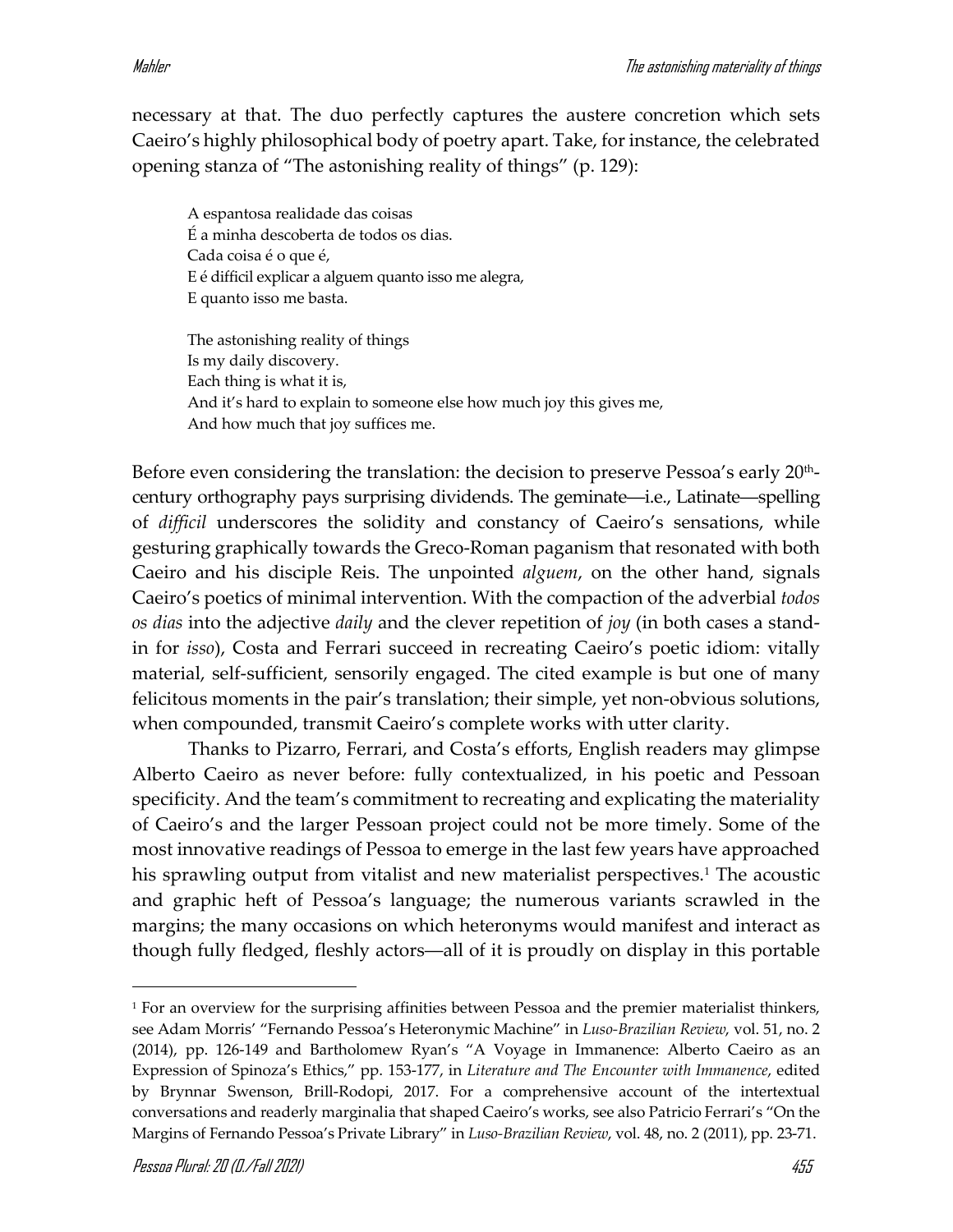volume of Caeiro's poetry, richly illuminated with facsimiles, cogently framed, and elegantly rendered in English. In much the same way that Caeiro guided his creator over the vast, unexplored terrain of his imagination, *The Complete Poems of Alberto Caeiro* will help an international readership chart new paths through the seldom trodden territory of Portuguese poetry.